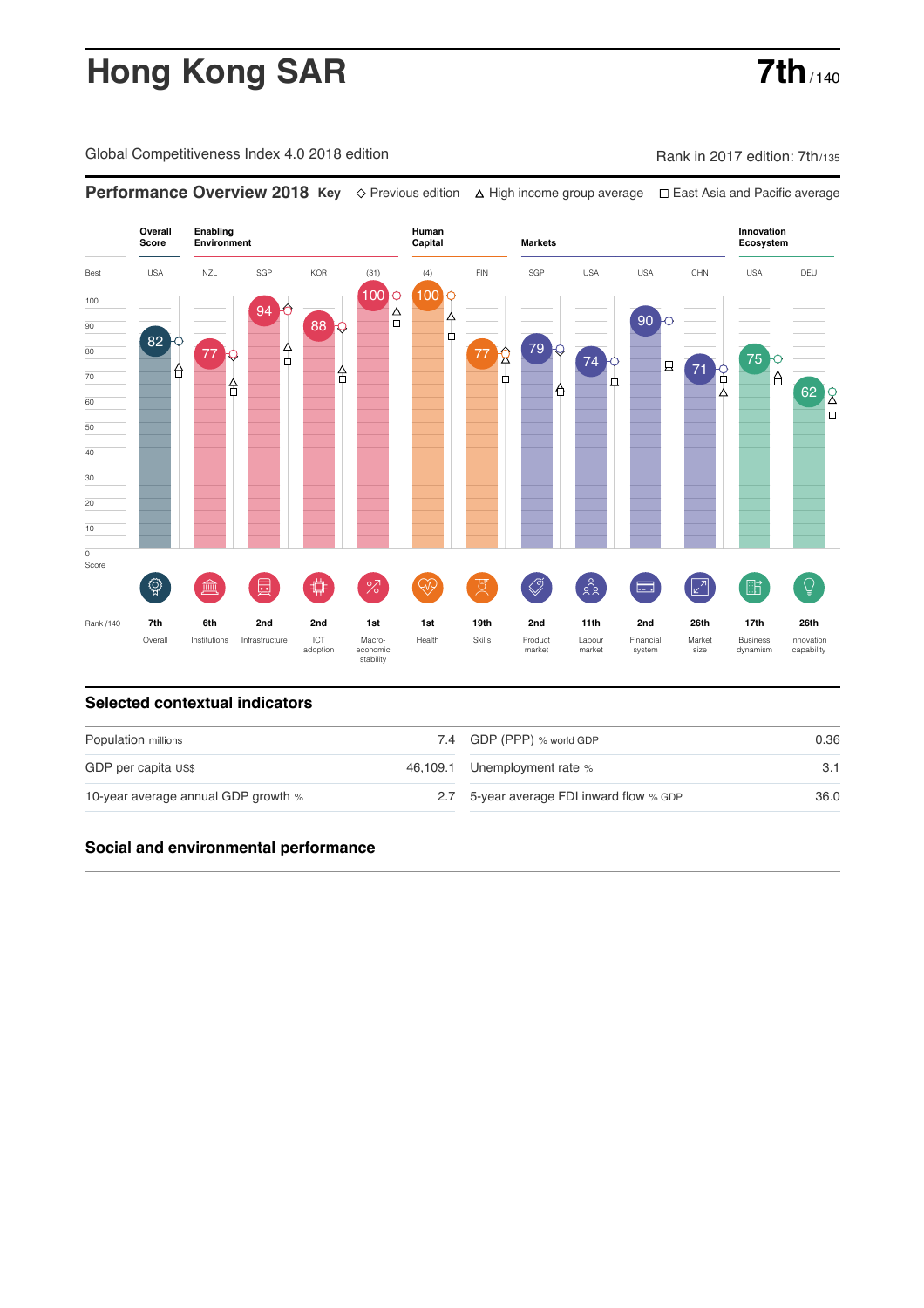## **Hong Kong SAR 7th**/140

| <b>Index Component</b>                                                   | Value                    | Score *              | Rank/140       | <b>Best Performer</b>       |
|--------------------------------------------------------------------------|--------------------------|----------------------|----------------|-----------------------------|
| Pillar 1: Institutions 0-100 (best)                                      | ÷,                       | 76.9 ↑               | 6              | <b>New Zealand</b>          |
| 1.01 Organized crime 1-7 (best)                                          | 5.7                      | 77.7 ተ               | 22             | Finland                     |
| 1.02 Homicide rate /100,000 pop.                                         | 0.4                      | $100.0 =$            | 6              | Multiple (9)                |
| 1.03 Terrorism incidence 0 (very high) -100 (no incidence)               | 100.0                    | $100.0 =$            | 1              | Multiple (24)               |
| 1.04 Reliability of police services 1-7 (best)                           | 6.3                      | 88.8 个               | 6              | Finland                     |
| 1.05 Social capital 0-100 (high)                                         | 51.7                     | 51.7 ↓               | 59             | Australia                   |
| 1.06 Budget transparency 0-100 (best)                                    | 65.4                     | $65.4 =$             | 42             | Multiple (2)                |
| 1.07 Judicial independence 1-7 (best)                                    | 6.2                      | 85.9 个               | 8              | Finland                     |
| 1.08 Efficiency of legal framework in challenging regulations 1-7 (best) | 5.3                      | 72.1 ↑               | 4              | Finland                     |
| 1.09 Freedom of the press 0-100 (worst)                                  | 29.0                     | 71.0 ↑               | 57             | Norway                      |
| 1.10 Burden of government regulation 1-7 (best)                          | 5.3                      | 71.5 ↑               | $\overline{c}$ | Singapore                   |
| 1.11 Efficiency of legal framework in settling disputes 1-7 (best)       | 5.9                      | 81.3 $\uparrow$      | 4              | Singapore                   |
| 1.12 E-Participation Index 0-1 (best)                                    | n/a                      | $92.9$ 1             | n/a            | Multiple (3)                |
| 1.13 Future orientation of government 1-7 (best)                         | 4.9                      | 64.9 ↑               | 16             | Singapore                   |
| 1.14 Incidence of corruption 0-100 (best)                                | 77.0                     | $77.0 =$             | 13             | New Zealand                 |
| 1.15 Property rights 1-7 (best)                                          | 6.2                      | 86.0 ↓               | 6              | Finland                     |
| 1.16 Intellectual property protection 1-7 (best)                         | 5.9                      | 82.2 $\sqrt{ }$      | 9              | Finland                     |
| 1.17 Quality of land administration 0-30 (best)                          | 27.5                     | 91.7 $\uparrow$      | 6              | Singapore                   |
| 1.18 Strength of auditing and reporting standards 1-7 (best)             | 6.3                      | 87.9 ↓               | 4              | Finland                     |
| 1.19 Conflict of interest regulation 0-10 (best)                         | 9.0                      | $90.0 =$             | 3              | Multiple (2)                |
| 1.20 Shareholder governance 0-10 (best)                                  | 6.3                      | $63.0 =$             | 45             | Kazakhstan                  |
| Pillar 2: Infrastructure 0-100 (best)                                    |                          | 94.0 $\sqrt{ }$      | 2              | Singapore                   |
| 2.01 Road connectivity index 0-100 (best)                                | n/a                      | n/a                  | n/a            | <b>United States</b>        |
| 2.02 Quality of roads 1-7 (best)                                         | 6.1                      | 84.4 $\sqrt{ }$      | 4              | Singapore                   |
| 2.03 Railroad density km of roads/square km                              | n/a                      | n/a                  | n/a            | Multiple (20)               |
| 2.04 Efficiency of train services 1-7 (best)                             | 6.4                      | 90.0 $\sqrt{ }$      | 3              | Switzerland                 |
| 2.05 Airport connectivity score                                          | 408,365.3                | 88.3 ↓               | 21             | Multiple (8)                |
| 2.06 Efficiency of air transport services 1-7 (best)                     | 6.5                      | 92.4 $\sqrt{ }$      | $\overline{c}$ | Singapore                   |
| 2.07 Liner Shipping Connectivity Index 0-157.1 (best)                    | 105.4                    | $100.0 =$            | 4              | Multiple (4)                |
| 2.08 Efficiency of seaport services 1-7 (best)                           | 6.2                      | 86.2 ↓               | 4              | Singapore                   |
| 2.09 Electrification rate % pop.                                         | 100.0                    | $100.0 =$            | 1              | Multiple (66)               |
| 2.10 Electric power transmission and distribution losses % output        | 3.8                      | $100.0 =$            | 9              | Multiple (9)                |
| 2.11 Exposure to unsafe drinking water % pop.                            | n/a                      | 97.8 ↑               | n/a            | Multiple (23)               |
| 2.12 Reliability of water supply 1-7 (best)                              | 6.8                      | 97.3 ↑               | 6              | Switzerland                 |
| Pillar 3: ICT adoption 0-100 (best)                                      | L.                       | 87.9 ↑               | $\mathbf 2$    | Korea, Rep.                 |
| 3.01 Mobile-cellular telephone subscriptions /100 pop.                   | 249.0                    | $100.0 =$            | 1              | Multiple (68)               |
| 3.02 Mobile-broadband subscriptions /100 pop.                            | 105.0                    | n/a                  | 22             | <b>United Arab Emirates</b> |
| 3.03 Fixed-broadband Internet subscriptions /100 pop.                    | 35.9                     | 71.8 ↓               | 15             | Switzerland                 |
| 3.04 Fibre Internet subscriptions /100 pop.                              | 26.9                     | n/a                  | 2              | Korea, Rep.                 |
| 3.05 Internet users % pop.                                               | 87.5                     | 87.5 ↑               | 20             | Iceland                     |
| ℅<br>Pillar 4: Macroeconomic stability 0-100 (best)                      | $\overline{\phantom{a}}$ | $100.0 =$            | 1              | Multiple (31)               |
| 4.01 Inflation annual % change                                           | 1.9                      | $100.0 =$            | 1              | Multiple (74)               |
| 4.02 Debt dynamics 0-100 (best)                                          | 100.0                    | $100.0 =$            | 1              | Multiple (36)               |
|                                                                          |                          |                      |                |                             |
| Ųу.<br>Pillar 5: Health 0-100 (best)                                     | Ĭ.                       | $100.0 =$            | 1              | Multiple (4)                |
| 5.01 Healthy life expectancy years                                       | n/a                      | $100.0 =$            | n/a            | Multiple (4)                |
| 섯<br>Pillar 6: Skills 0-100 (best)                                       | $\overline{\phantom{0}}$ | $77.4 \; \downarrow$ | 19             | Finland                     |
| 6.01 Mean years of schooling Years                                       | 12.0                     | $80.3 =$             | 29             | Finland                     |
| 6.02 Extent of staff training 1-7 (best)                                 | 5.1                      | 68.5 ↑               | 13             | Switzerland                 |
| 6.03 Quality of vocational training 1-7 (best)                           | 5.1                      | 68.9 ↑               | 13             | Switzerland                 |
| 6.04 Skillset of graduates 1-7 (best)                                    | 5.1                      | 67.8 ↓               | 14             | Switzerland                 |
| 6.05 Digital skills among population 1-7 (best)                          | 5.4                      | 74.1 ↓               | 9              | Sweden                      |
| 6.06 Ease of finding skilled employees 1-7 (best)                        | 5.1                      | 67.6 ↓               | 11             | <b>United States</b>        |
| 6.07 School life expectancy Years                                        | 16.3                     | $90.7$ ↑             | 27             | Multiple (9)                |
| 6.08 Critical thinking in teaching 1-7 (best)                            | 3.9                      | 47.8 ↑               | 40             | <b>United States</b>        |
| 6.09 Pupil-to-teacher ratio in primary education Ratio                   | 13.7                     | 90.8 $\sqrt{ }$      | 38             | Multiple (6)                |